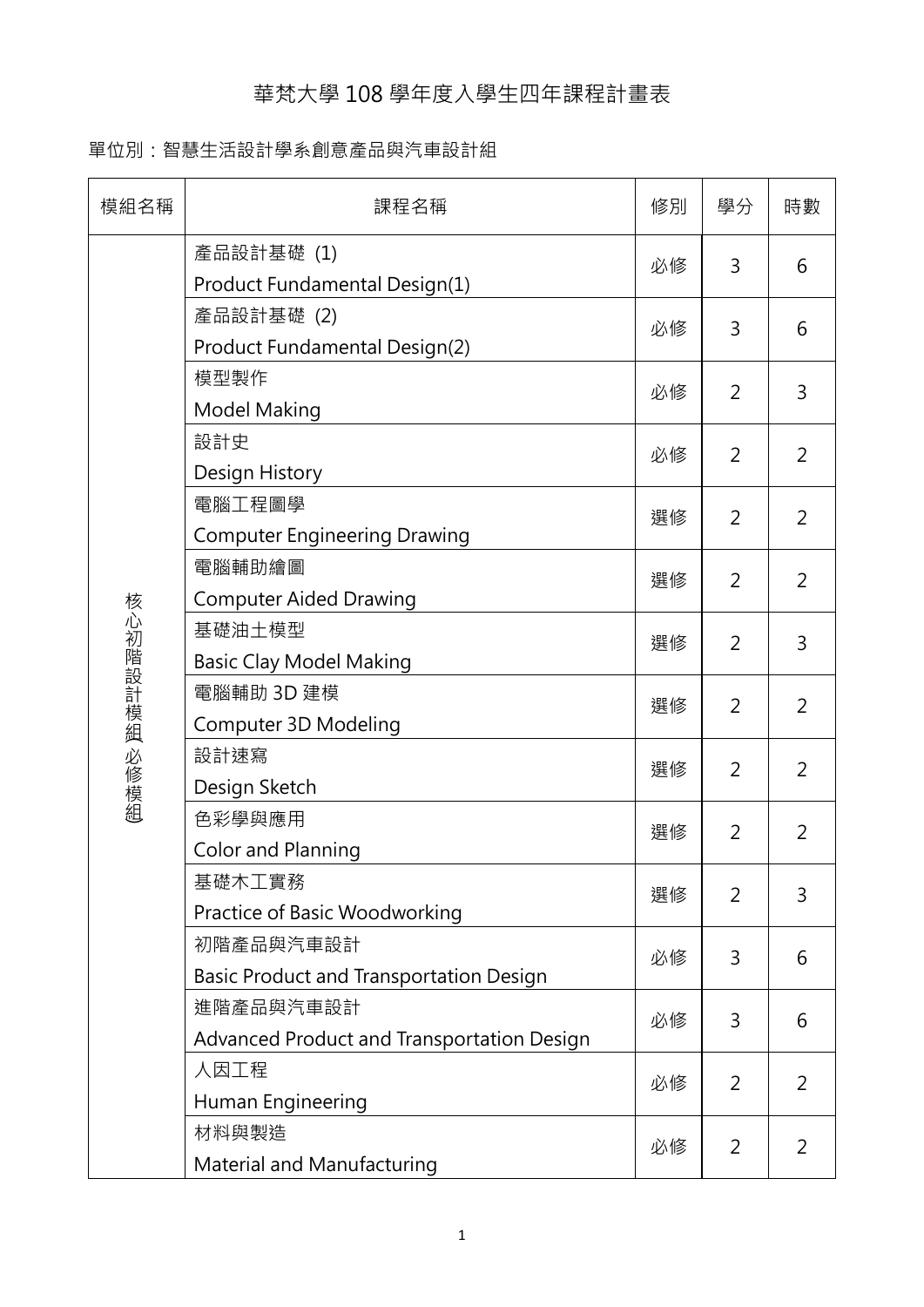|               | 產品結構                                   | 選修 | 2              | 2              |
|---------------|----------------------------------------|----|----------------|----------------|
|               | <b>Product Structure</b>               |    |                |                |
|               | 初階數位手繪技法                               | 選修 | 2              | 3              |
|               | <b>Basic Digital Free Hand Drawing</b> |    |                |                |
|               | 進階數位手繪技法                               | 選修 | 2              | 3              |
| 核心初階設計模組 必修模組 | Advanced Digital Free Hand Drawing     |    |                |                |
|               | 設計方法                                   | 選修 | 2              | $\overline{2}$ |
|               | Design Methodology                     |    |                |                |
|               | 設計賞析                                   | 選修 | 2              | 2              |
|               | Appreciation to the Design             |    |                |                |
|               | 設計思考                                   | 選修 | 2              | $\overline{2}$ |
|               | Design Thinking                        |    |                |                |
|               | 創意行旅設計                                 | 選修 | 2              | $\overline{2}$ |
|               | Creative Traveling<br>Design           |    |                |                |
|               | 設計行旅體驗                                 | 選修 | 3              | 3              |
|               | Design Traveling                       |    |                |                |
|               | 初階設計開發                                 | 必修 | 4              | 6              |
|               | <b>Basic Design Development</b>        |    |                |                |
|               | 進階設計開發                                 | 必修 | 4              | 6              |
|               | <b>Advanced Design Development</b>     |    |                |                |
|               | 人機介面設計                                 | 選修 | 2              | 2              |
|               | Man-Machine Interface Design           |    |                |                |
|               | 專利與設計                                  | 選修 | 2              | $\overline{2}$ |
|               | Patent and Design                      |    |                |                |
|               | 參數數位設計                                 | 選修 | 2              | 2              |
|               | Parameter Digital Design               |    |                |                |
|               | 使用者經驗設計                                | 選修 | $\overline{2}$ | 2              |
|               | <b>User Experienced Design</b>         |    |                |                |
| 核心進階設計模組 必修模組 | 使用者數位介面設計                              | 選修 | 2              | $\overline{2}$ |
|               | Digital Interface Design               |    |                |                |
|               | 校外實習(1)                                | 選修 | 3              | 0              |
|               | Practice(1)                            |    |                |                |
|               | 設計專題 (1)                               | 必修 | 4              | 6              |
|               | Project Design (1)                     |    |                |                |
|               | 設計專題 (2)                               | 必修 | 4              | 6              |
|               | Project Design (2)                     |    |                |                |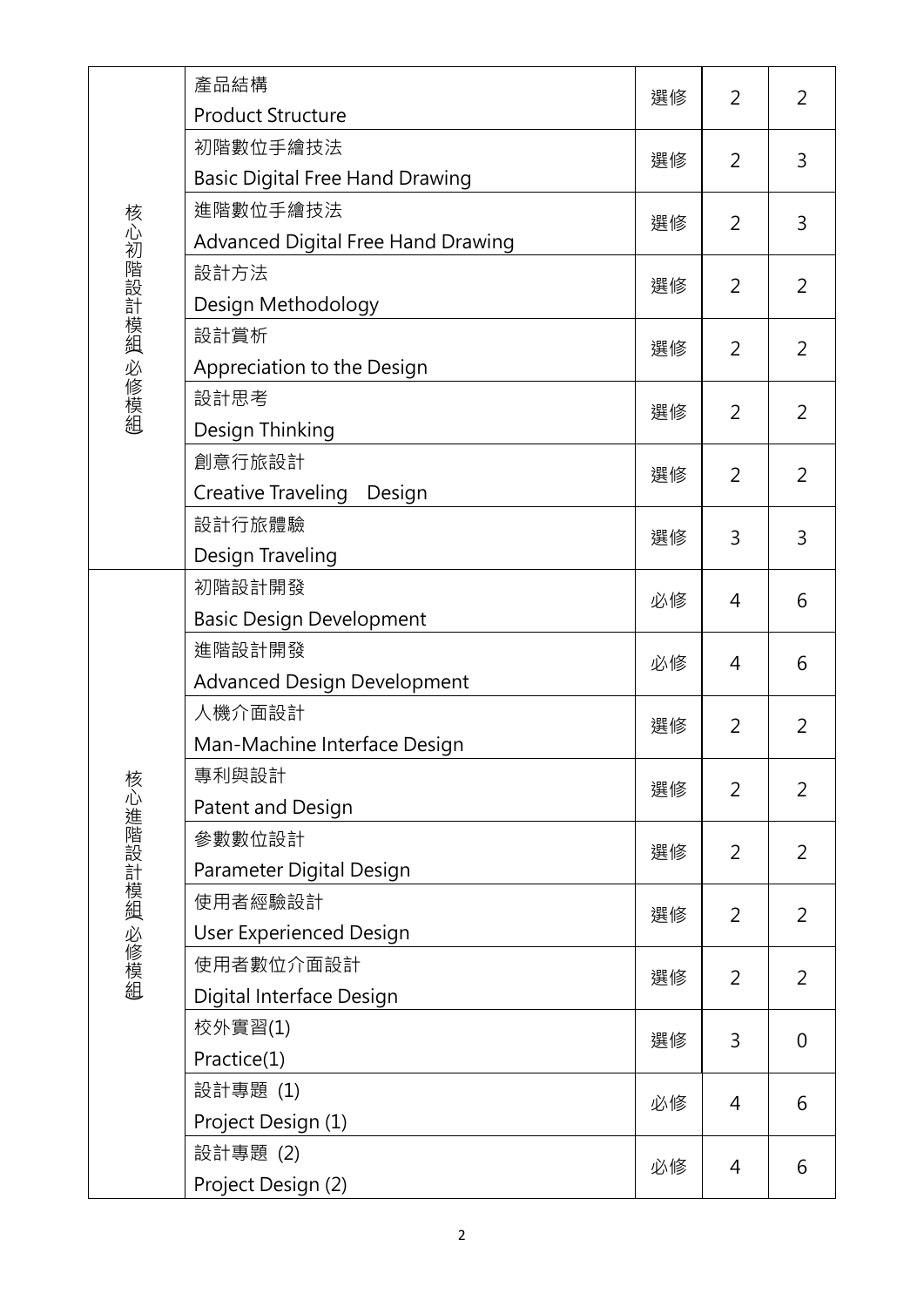| 核心進階設計模組(必修模組) | 設計經營與管理                                    | 選修 | 2              | 2              |
|----------------|--------------------------------------------|----|----------------|----------------|
|                | Design Operating and Management<br>包裝設計    | 選修 |                |                |
|                | Package Design                             |    | 2              | 2              |
|                | 作品與發表                                      |    |                |                |
|                | Design Presentation and Portfolio          | 選修 | 2              | $\overline{2}$ |
|                | 展示設計                                       |    |                |                |
|                | <b>Exhibition Design</b>                   | 選修 | 2              | 2              |
|                | 校外實習(2)                                    | 選修 | 3              | $\overline{0}$ |
|                | Practice(2)                                |    |                |                |
|                | 物聯網概論                                      | 選修 | 3              | 3              |
|                | Introduction to IOT                        |    |                |                |
|                | 物聯網 App 開發                                 | 選修 | 3              | 3              |
|                | <b>IOT APP Development</b>                 |    |                |                |
| 智能產品模組         | 智慧產品開發(1)                                  | 選修 | 3              | 3              |
|                | Development of Smart Products (1)          |    |                |                |
|                | 智慧產品開發(2)                                  | 選修 | 3              | 3              |
|                | Development of Smart Products (2)          |    |                |                |
|                | 智能產品開發                                     | 選修 | $\overline{2}$ | 3              |
|                | <b>Smart Product Design</b>                |    |                |                |
|                | 3D 曲面建模                                    | 選修 | 2              | 2              |
| 爹數             | Nurbs 3D Modeling                          |    |                |                |
| <b>《式設計模組</b>  | 參數數位設計                                     | 選修 | 2              | $\overline{2}$ |
|                | Parameter Digital Design                   |    |                |                |
|                | 參數設計實務應用                                   | 選修 | 2              | 2              |
|                | Parametric Design Application              |    |                |                |
|                | 陶瓷工藝                                       | 選修 | $\overline{2}$ | 3              |
|                | Ceramic Craft                              |    |                |                |
| 陶瓷藝術創作模組       | 陶藝創作                                       | 選修 | 2              | 3              |
|                | <b>Ceramic Creation</b>                    |    |                |                |
|                | 陶瓷 3D 列印理論與實務                              | 選修 | 2              | 3              |
|                | Theory and Practice of Ceramic 3D Printing |    |                |                |
|                | 陶瓷 3D 列印創作                                 | 選修 | 2              | 3              |
|                | Ceramic 3D Printing Creation               |    |                |                |
| 計模車設           | 進階油土模型                                     | 選修 | $\overline{2}$ | 3              |
|                | <b>Advanced Clay Modelling</b>             |    |                |                |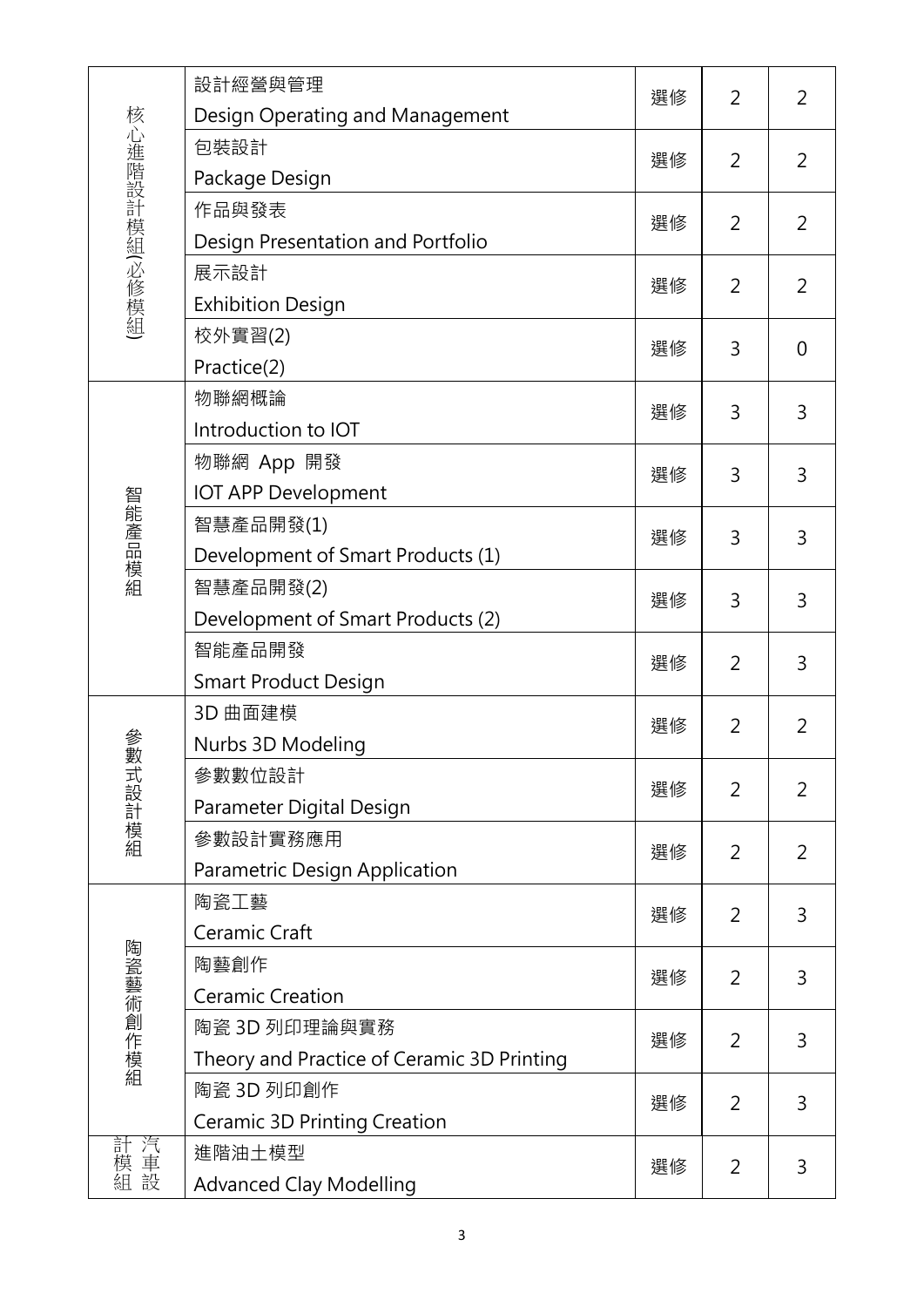| 汽車設計模組      | 電腦輔助繪圖<br><b>Computer Aided Drawing</b> | 選修 | $\overline{2}$ | $\overline{2}$ |
|-------------|-----------------------------------------|----|----------------|----------------|
|             | 初階數位自由手繪                                | 選修 | 2              | 3              |
|             | Basic Digital Sketch & Rendering        |    |                |                |
|             | 進階數位自由手繪                                | 選修 | $\overline{2}$ | 3              |
|             | Advanced Digital Sketch & Rendering     |    |                |                |
|             | 初階自由形態 3D 建構                            | 選修 | $\overline{2}$ |                |
|             | Basic Freeform 3D Modeling              |    |                | 3              |
|             | 進階自由形態 3D 建構                            | 選修 | 2              | 3              |
|             | Advanced Freeform 3D Modeling           |    |                |                |
|             | 時尚運用                                    | 選修 | $\overline{2}$ | $\overline{2}$ |
|             | <b>Fashion Applications</b>             |    |                |                |
| (全校性)時尚設計模組 | 初階金工設計                                  | 選修 | $\overline{2}$ | 3              |
|             | Basic Metalsmith and Design             |    |                |                |
|             | 進階金工設計                                  | 選修 | 2              | 3              |
|             | Advanced Metalsmith and Design          |    |                |                |
|             | 初階皮革設計                                  | 選修 | $\overline{2}$ | 3              |
|             | <b>Basic Leather Design</b>             |    |                |                |
|             | 進階皮革設計                                  | 選修 | 2              | 3              |
|             | <b>Advanced Leather Design</b>          |    |                |                |